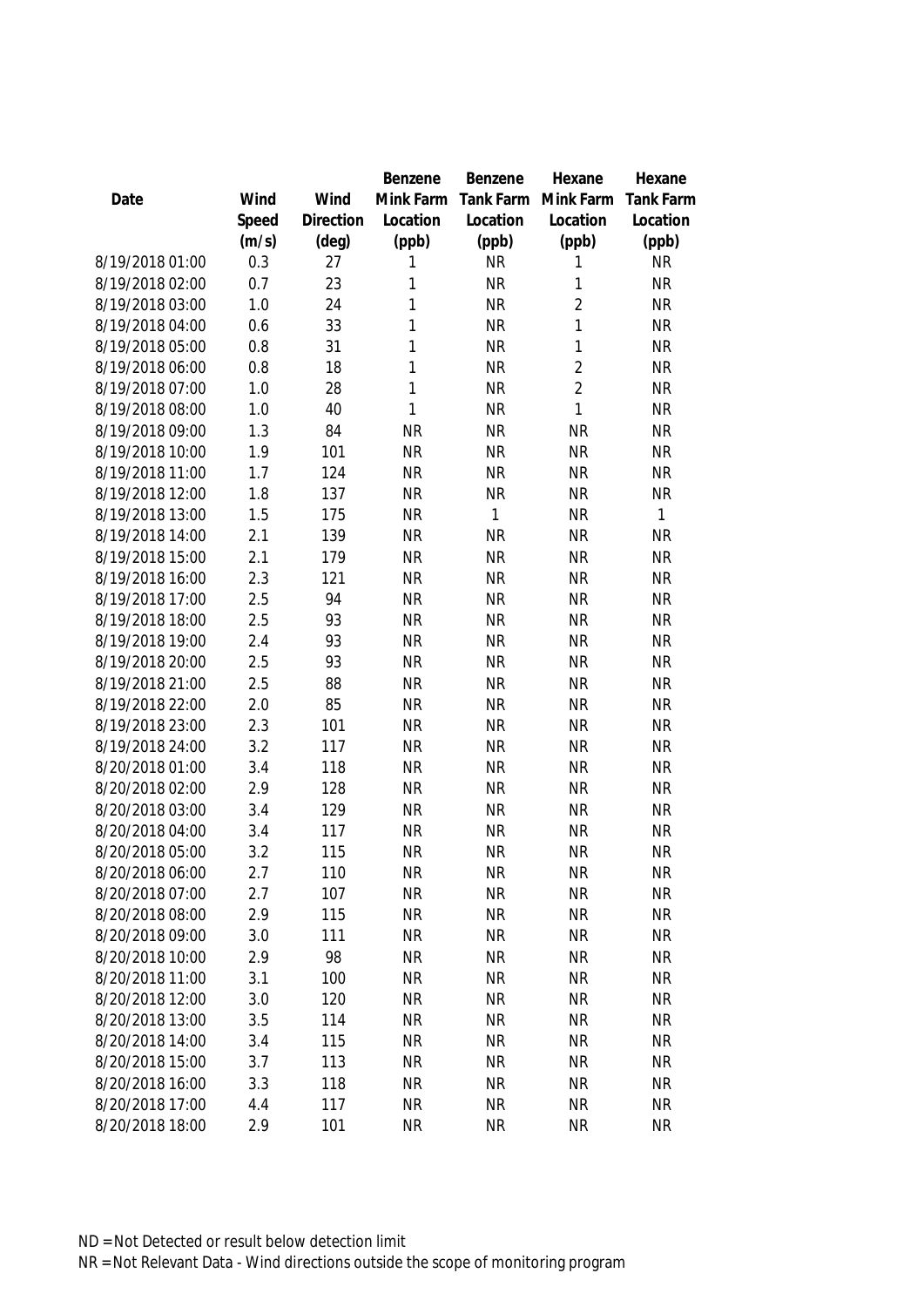|                 |       |                | Benzene      | Benzene        | Hexane    | Hexane           |
|-----------------|-------|----------------|--------------|----------------|-----------|------------------|
| Date            | Wind  | Wind           | Mink Farm    | Tank Farm      | Mink Farm | <b>Tank Farm</b> |
|                 | Speed | Direction      | Location     | Location       | Location  | Location         |
|                 | (m/s) | $(\text{deg})$ | (ppb)        | (ppb)          | (ppb)     | (ppb)            |
| 8/20/2018 19:00 | 2.5   | 103            | <b>NR</b>    | <b>NR</b>      | <b>NR</b> | <b>NR</b>        |
| 8/20/2018 20:00 | 1.7   | 279            | <b>NR</b>    | <b>NR</b>      | <b>NR</b> | <b>NR</b>        |
| 8/20/2018 21:00 | 1.8   | 99             | <b>NR</b>    | <b>NR</b>      | <b>NR</b> | <b>NR</b>        |
| 8/20/2018 22:00 | 1.5   | 85             | <b>NR</b>    | <b>NR</b>      | <b>NR</b> | <b>NR</b>        |
| 8/20/2018 23:00 | 1.6   | 95             | <b>NR</b>    | <b>NR</b>      | <b>NR</b> | <b>NR</b>        |
| 8/20/2018 24:00 | 1.6   | 105            | <b>NR</b>    | <b>NR</b>      | <b>NR</b> | <b>NR</b>        |
| 8/21/2018 01:00 | 2.1   | 116            | <b>NR</b>    | <b>NR</b>      | <b>NR</b> | <b>NR</b>        |
| 8/21/2018 02:00 | 2.1   | 120            | <b>NR</b>    | <b>NR</b>      | <b>NR</b> | <b>NR</b>        |
| 8/21/2018 03:00 | 2.3   | 160            | <b>NR</b>    | <b>NR</b>      | <b>NR</b> | <b>NR</b>        |
| 8/21/2018 04:00 | 1.9   | 157            | <b>NR</b>    | <b>NR</b>      | <b>NR</b> | <b>NR</b>        |
| 8/21/2018 05:00 | 1.6   | 184            | <b>NR</b>    | 1              | <b>NR</b> | 1                |
| 8/21/2018 06:00 | 1.6   | 175            | <b>NR</b>    | 1              | <b>NR</b> | 1                |
| 8/21/2018 07:00 | 1.3   | 221            | <b>NR</b>    | 1              | <b>NR</b> | 1                |
| 8/21/2018 08:00 | 1.5   | 249            | 1            | $\overline{2}$ | 1         | 3                |
| 8/21/2018 09:00 | 1.9   | 277            | 1            | <b>NR</b>      | 1         | <b>NR</b>        |
| 8/21/2018 10:00 | 2.0   | 334            | 1            | <b>NR</b>      | 1         | <b>NR</b>        |
| 8/21/2018 11:00 | 2.4   | 340            | 1            | <b>NR</b>      | 1         | <b>NR</b>        |
| 8/21/2018 12:00 | 4.0   | 360            | 1            | <b>NR</b>      | 1         | <b>NR</b>        |
| 8/21/2018 13:00 | 5.5   | 12             | 1            | <b>NR</b>      | 1         | <b>NR</b>        |
| 8/21/2018 14:00 | 4.3   | $\overline{7}$ | 1            | <b>NR</b>      | 1         | <b>NR</b>        |
| 8/21/2018 15:00 | 3.0   | 350            | 1            | <b>NR</b>      | 1         | <b>NR</b>        |
| 8/21/2018 16:00 | 3.2   | 353            | $\mathbf{1}$ | <b>NR</b>      | 1         | <b>NR</b>        |
| 8/21/2018 17:00 | 3.4   | 343            | 1            | <b>NR</b>      | 1         | <b>NR</b>        |
| 8/21/2018 18:00 | 2.5   | 341            | 1            | <b>NR</b>      | 1         | <b>NR</b>        |
| 8/21/2018 19:00 | 2.4   | 342            | 1            | <b>NR</b>      | 1         | <b>NR</b>        |
| 8/21/2018 20:00 | 3.1   | 332            | 1            | <b>NR</b>      | 1         | <b>NR</b>        |
| 8/21/2018 21:00 | 3.6   | 334            | 1            | <b>NR</b>      | 1         | <b>NR</b>        |
| 8/21/2018 22:00 | 3.0   | 337            | 1            | <b>NR</b>      | 1         | <b>NR</b>        |
| 8/21/2018 23:00 | 3.1   | 334            | 1            | <b>NR</b>      | 1         | <b>NR</b>        |
| 8/21/2018 24:00 | 3.1   | 333            | 1            | <b>NR</b>      | 1         | <b>NR</b>        |
| 8/22/2018 01:00 | 2.9   | 332            | 1            | <b>NR</b>      | 1         | <b>NR</b>        |
| 8/22/2018 02:00 | 2.5   | 342            | 1            | <b>NR</b>      | 1         | <b>NR</b>        |
| 8/22/2018 03:00 | 2.2   | 343            | 1            | <b>NR</b>      | 1         | <b>NR</b>        |
| 8/22/2018 04:00 | 2.3   | 340            | 1            | <b>NR</b>      | 1         | <b>NR</b>        |
| 8/22/2018 05:00 | 2.4   | 335            | 1            | <b>NR</b>      | 1         | <b>NR</b>        |
| 8/22/2018 06:00 | 2.3   | 339            | 1            | <b>NR</b>      | 1         | <b>NR</b>        |
| 8/22/2018 07:00 | 1.9   | 343            | 1            | <b>NR</b>      | 1         | <b>NR</b>        |
| 8/22/2018 08:00 | 2.5   | 337            | 1            | <b>NR</b>      | 1         | <b>NR</b>        |
| 8/22/2018 09:00 | 2.3   | 333            | 1            | <b>NR</b>      | 1         | <b>NR</b>        |
| 8/22/2018 10:00 | 2.9   | 334            | 1            | <b>NR</b>      | 1         | <b>NR</b>        |
| 8/22/2018 11:00 | 2.9   | 334            | $\mathbf{1}$ | <b>NR</b>      | 1         | <b>NR</b>        |
| 8/22/2018 12:00 | 3.6   | 326            | 1            | <b>NR</b>      | 1         | <b>NR</b>        |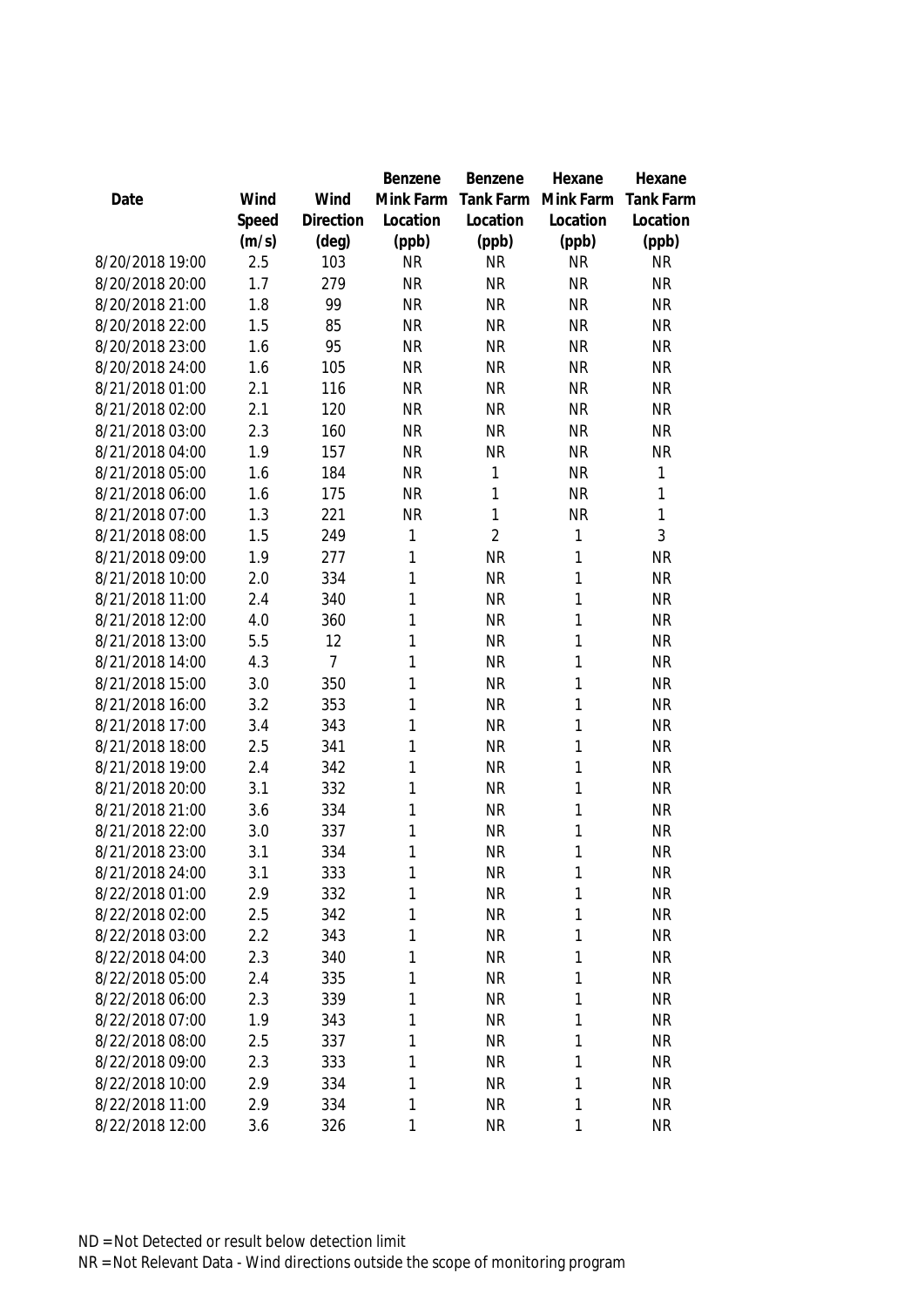|                 |       |                | Benzene   | Benzene   | Hexane       | Hexane           |
|-----------------|-------|----------------|-----------|-----------|--------------|------------------|
| Date            | Wind  | Wind           | Mink Farm | Tank Farm | Mink Farm    | <b>Tank Farm</b> |
|                 | Speed | Direction      | Location  | Location  | Location     | Location         |
|                 | (m/s) | $(\text{deg})$ | (ppb)     | (ppb)     | (ppb)        | (ppb)            |
| 8/22/2018 13:00 | 3.6   | 334            | 1         | <b>NR</b> | 1            | <b>NR</b>        |
| 8/22/2018 14:00 | 3.6   | 333            | 1         | <b>NR</b> | 1            | <b>NR</b>        |
| 8/22/2018 15:00 | 4.3   | 317            | 1         | <b>NR</b> | 1            | <b>NR</b>        |
| 8/22/2018 16:00 | 3.5   | 330            | 1         | <b>NR</b> | 1            | <b>NR</b>        |
| 8/22/2018 17:00 | 3.5   | 338            | 1         | <b>NR</b> | 1            | <b>NR</b>        |
| 8/22/2018 18:00 | 4.2   | 319            | 1         | <b>NR</b> | 1            | <b>NR</b>        |
| 8/22/2018 19:00 | 3.0   | 330            | 1         | <b>NR</b> | 1            | <b>NR</b>        |
| 8/22/2018 20:00 | 2.6   | 337            | 1         | <b>NR</b> | 1            | <b>NR</b>        |
| 8/22/2018 21:00 | 1.8   | 334            | 1         | <b>NR</b> | 1            | <b>NR</b>        |
| 8/22/2018 22:00 | 1.4   | 312            | 1         | <b>NR</b> | 1            | <b>NR</b>        |
| 8/22/2018 23:00 | 1.1   | 268            | 1         | 1         | 1            | 1                |
| 8/22/2018 24:00 | 1.0   | 230            | 1         | 1         | 1            | $\overline{2}$   |
| 8/23/2018 01:00 | 0.7   | 269            | 1         | 1         | 1            | $\overline{2}$   |
| 8/23/2018 02:00 | 1.0   | 240            | 1         | 1         | 1            | $\overline{2}$   |
| 8/23/2018 03:00 | 1.2   | 243            | 1         | 1         | 1            | $\overline{2}$   |
| 8/23/2018 04:00 | 1.6   | 240            | 1         | 1         | 1            | $\overline{2}$   |
| 8/23/2018 05:00 | 1.0   | 242            | 1         | 1         | 1            | $\overline{2}$   |
| 8/23/2018 06:00 | 1.1   | 216            | <b>NR</b> | 1         | <b>NR</b>    | $\overline{2}$   |
| 8/23/2018 07:00 | 0.9   | 184            | <b>NR</b> | 1         | <b>NR</b>    | 1                |
| 8/23/2018 08:00 | 1.3   | 218            | <b>NR</b> | 1         | <b>NR</b>    | 1                |
| 8/23/2018 09:00 | 0.8   | 216            | <b>NR</b> | 1         | <b>NR</b>    | $\overline{2}$   |
| 8/23/2018 10:00 | 1.7   | 221            | <b>NR</b> | 1         | <b>NR</b>    | $\overline{2}$   |
| 8/23/2018 11:00 | 2.3   | 235            | 1         | 1         | $\mathbf{1}$ | $\mathbf{1}$     |
| 8/23/2018 12:00 | 3.5   | 248            | 1         | 1         | 1            | $\overline{2}$   |
| 8/23/2018 13:00 | 4.0   | 246            | 1         | 1         | 1            | 3                |
| 8/23/2018 14:00 | 4.3   | 230            | 1         | 1         | 1            | 1                |
| 8/23/2018 15:00 | 3.7   | 214            | <b>NR</b> | 1         | <b>NR</b>    | 1                |
| 8/23/2018 16:00 | 3.6   | 207            | <b>NR</b> | 1         | <b>NR</b>    | 1                |
| 8/23/2018 17:00 | 4.1   | 214            | <b>NR</b> | 1         | <b>NR</b>    | 1                |
| 8/23/2018 18:00 | 3.3   | 206            | <b>NR</b> | 1         | <b>NR</b>    | 1                |
| 8/23/2018 19:00 | 3.2   | 204            | <b>NR</b> | 1         | <b>NR</b>    | 1                |
| 8/23/2018 20:00 | 2.6   | 189            | <b>NR</b> | 1         | <b>NR</b>    | 1                |
| 8/23/2018 21:00 | 2.6   | 178            | <b>NR</b> | 1         | <b>NR</b>    | 1                |
| 8/23/2018 22:00 | 3.5   | 168            | <b>NR</b> | <b>NR</b> | <b>NR</b>    | NR               |
| 8/23/2018 23:00 | 3.7   | 169            | <b>NR</b> | <b>NR</b> | <b>NR</b>    | <b>NR</b>        |
| 8/23/2018 24:00 | 3.7   | 169            | <b>NR</b> | <b>NR</b> | <b>NR</b>    | <b>NR</b>        |
| 8/24/2018 01:00 | 3.6   | 164            | <b>NR</b> | <b>NR</b> | <b>NR</b>    | <b>NR</b>        |
| 8/24/2018 02:00 | 3.5   | 163            | <b>NR</b> | <b>NR</b> | <b>NR</b>    | NR               |
| 8/24/2018 03:00 | 3.4   | 156            | <b>NR</b> | <b>NR</b> | <b>NR</b>    | <b>NR</b>        |
| 8/24/2018 04:00 | 3.5   | 156            | <b>NR</b> | <b>NR</b> | <b>NR</b>    | <b>NR</b>        |
| 8/24/2018 05:00 | 3.5   | 162            | <b>NR</b> | <b>NR</b> | <b>NR</b>    | <b>NR</b>        |
| 8/24/2018 06:00 | 3.9   | 166            | <b>NR</b> | <b>NR</b> | <b>NR</b>    | <b>NR</b>        |